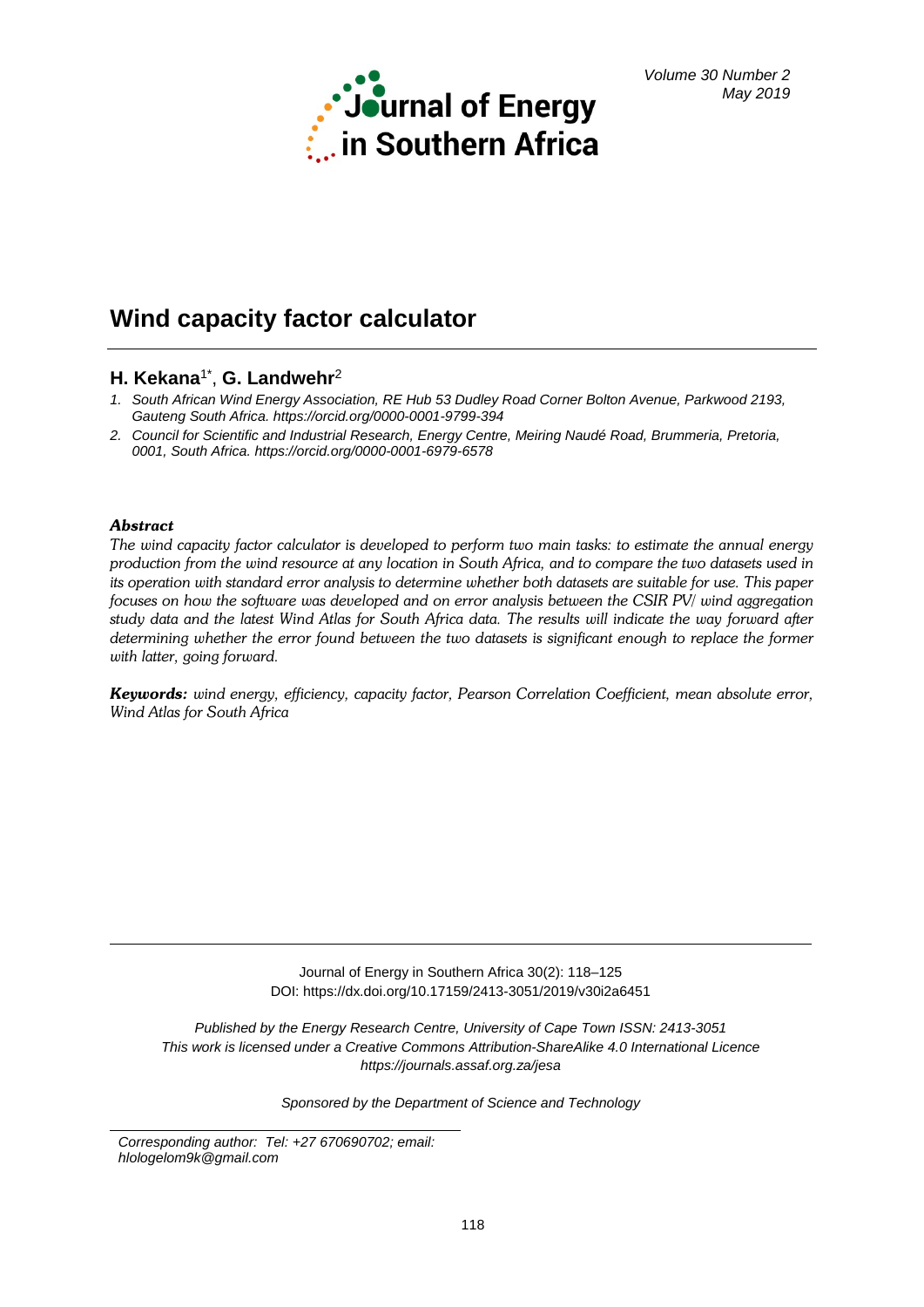# **1. Introduction**

South Africa is endowed with both a profitable wind resource in the southernmost parts of the country and solar resources in the north-western parts. The wind resource is most prolific in the Eastern and Western Cape provinces, which include a large portion of the 2 800 km long South African coastline [1]. Figure 1 illustrates the wind resource found in South Africa and the areas where it is most prominent, as per the latest Wind Atlas of South Africa (WASA) high resolution wind resource results.



**Figure 1: High resolution wind resource map of the Wind Atlas of South Africa do**m**ain [2].**

The Danish Technical University developed data for this wind resource, collected over a five-year period at 15-minute intervals. A further dataset optimised for photovoltaic (PV) and wind resources was developed by Fraunhofer for the *Council for Scientific and Industrial Research (CSIR*) in 2016 to indicate an optimised energy mix per 5x5 km pixel across South Africa. It is through the studies raw wind resource data that the wind capacity factor calculator has been developed, using Python as the chosen programming language. The five-year timeseries data was averaged and then converted into a probability density function, which predictably resulted in a Weibull distribution. This data for four heights (50, 80, 100,150 m) above ground level could then be used in conjunction with existing power curves for various wind turbines to calculate the annual energy production (AEP) for a particular location in South Africa.

The intention of the project is ultimately to build a tool which serves the wind industry by providing reliable information which can then be used to help determine whether to proceed with a pre-feasibility study for a wind-farm power plant according to a location's wind properties. By simply inputting the location's coordinates and turbine type, the user should be able to obtain a short report on the wind energy potential properties of the location. The wind capacity factor calculator (WCFC) is developed to perform two main tasks: determine the wind power output at any location in South Africa, and compare two datasets used in its operation to provide a metric for data reliability.

### **2. Background**

The significance of being able to determine at a high level a site's AEP from the wind resource can vastly affect the choice to pursue further feasibility studies or not. As a next step, wind prospectors can then use the measure, correlate and predict (MCP) method to simulate and determine more accurate results [3].

# *2.1 Power curves and AEP*

Figure 3 demonstrates a standard power curve, showing the wind turbine power generated relative to the wind speed. This is used with the wind speed values to output the AEP of a particular position.



**Figure 2: Power output from wind turbine over varying wind speeds [4]***.*

#### *2.2 Capacity factor*

The capacity factor is an indicator of how well a particular wind turbine or wind farm can utilise the available wind resource. The capacity factor is calculated as a percentage by taking the ratio of the AEP to the theoretical maximum output [5].

#### **3. Data and methods**

#### *3.1 Data description*

The data used for the analysis comes from the CSIR PV/wind aggregation study's raw wind resource data (dataset 1) and the latest WASA reduced data (dataset 2). There are four main methods to estimate the AEP:

- PDF (probability density function);
- CDF (cumulative distribution function);
- survival function/ reliability function; and
- hazard function

Figure 3 illustratrates the graphical description of a Weibull plot with varying values of η and gammma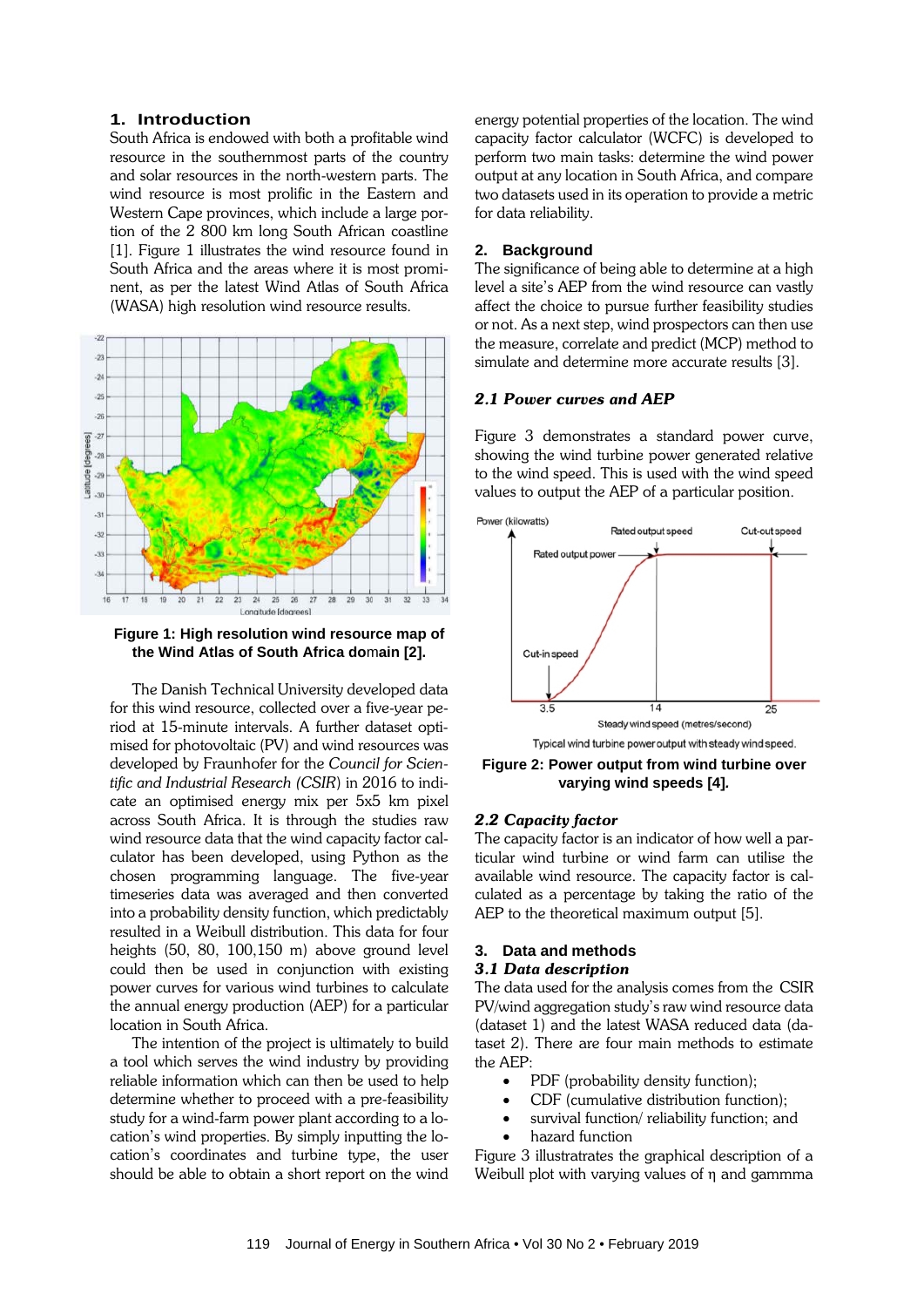(referred to as the A and k parameters later in this paper) [9].



**Figure 3: Weibull plot of the probability density function [6].**

#### *3.2 Error metrics*

Error metrics are commonly used to express differences between two time series namely the predicted and measured value as shown in Equation 1.

$$
\varepsilon_i = x_{pred,i} - x_{meas,i} \tag{1}
$$

There are a number of common metrics, two of which will be presented in the sub-sections which follow.

#### *3.2.1 Root mean square error (RMSE)*

RMSE is the most popular evaluation metric used in regression problems. It follows an assumption that error is unbiased and follows a Weibull distribution [9]. Although an initial and rudimentary indicator, RMSE can be used to understand different error sources. It can be described as in Equation 2.

$$
RMSE = \sqrt{\frac{1}{N} \sum_{i=1}^{N} \varepsilon_i^2}
$$
 (2)

# *3.2.2 Mean absolute error (MAE)*

MAE is the unaltered magnitude i.e. absolute value of each difference in a time series. It is described as shown in Equation 3. MAE can be considered the most natural and unambiguous measure of average error magnitude. For this reason and for the purposes of this study, MAE is considered.

$$
MAE = \frac{1}{N} \sum_{i=1}^{N} |\varepsilon_i| \tag{3}
$$

# *3.2.3 Pearson correlation coefficient*

The Pearson correlation coefficient is often described as the best measurement of the association between variables of interest and is shown in Equation 4 [7].

$$
r = \frac{N \sum xy - (\sum x)(\sum y)}{\sqrt{[N \sum x^2 - (\sum x)^2][N \sum y^2 - (\sum y)^2]}}
$$
(4)

Where:

 $N =$  number of pairs of data points;  $\sum xy$  = sum of products of paired points;  $\sum x =$  sum of x points;  $\sum y =$  sum of y points;  $\sum x^2$  = sum of squared x points;  $\sum y^2$  = sum of squared y points.

# *3.3 Power conversion*

The power conversion method used is simply a power curve applied to a particular location's Weibull distribution. Generally, wind turbines begin operating at wind speeds between 4 and 6 m/s and can reach a maximum power output at around 15 m/s. with safety cut-off speeds at approximately 25 m/s. The average electrical production from a wind turbine occurs 70–85 % of the time but does not necessarily generate the maximum electrical power all the time, due to varying wind speeds [8]. This means that the capacity factor calculations only demonstrate the theoretical maximum which can be generated.

The WCFC determines the Weibull distribution from A and k parameters derived from a reduced dataset. A Weibull distribution can be expressed in terms of the wind speed, as shown in Equations 5 and 6.

$$
f(V_{wind}) = \left(\frac{k}{A}\right) \left(\frac{V_{wind}}{c}\right)^{k-1} \exp\left(-\left(\frac{V_{wind}}{A}\right)^k\right) \quad (5)
$$

$$
f(x, \lambda, k) = \frac{k}{\lambda} \left(\frac{x}{\lambda}\right)^{k-1} e^{-\left(\frac{x}{\lambda}\right)^k}, \{x \ge 0, k > 0, \lambda > 0\} \quad (6)
$$

Where:

 $f(V_{wind})$  = probability of observing wind speed;  $k =$  dimensionless Weibull shape parameter;  $A =$  Weibull scale parameter;  $V_{wind}$  = wind velocity (m/s).

#### *3.4 Types of wind turbines*

Table 1 displays the different types of turbines considered use within the WCFC. The turbine technical specifications are outlined

### *3.5 Description of tool*

The WCFC is modelled through the programming language called Python [13]. Python version 3.7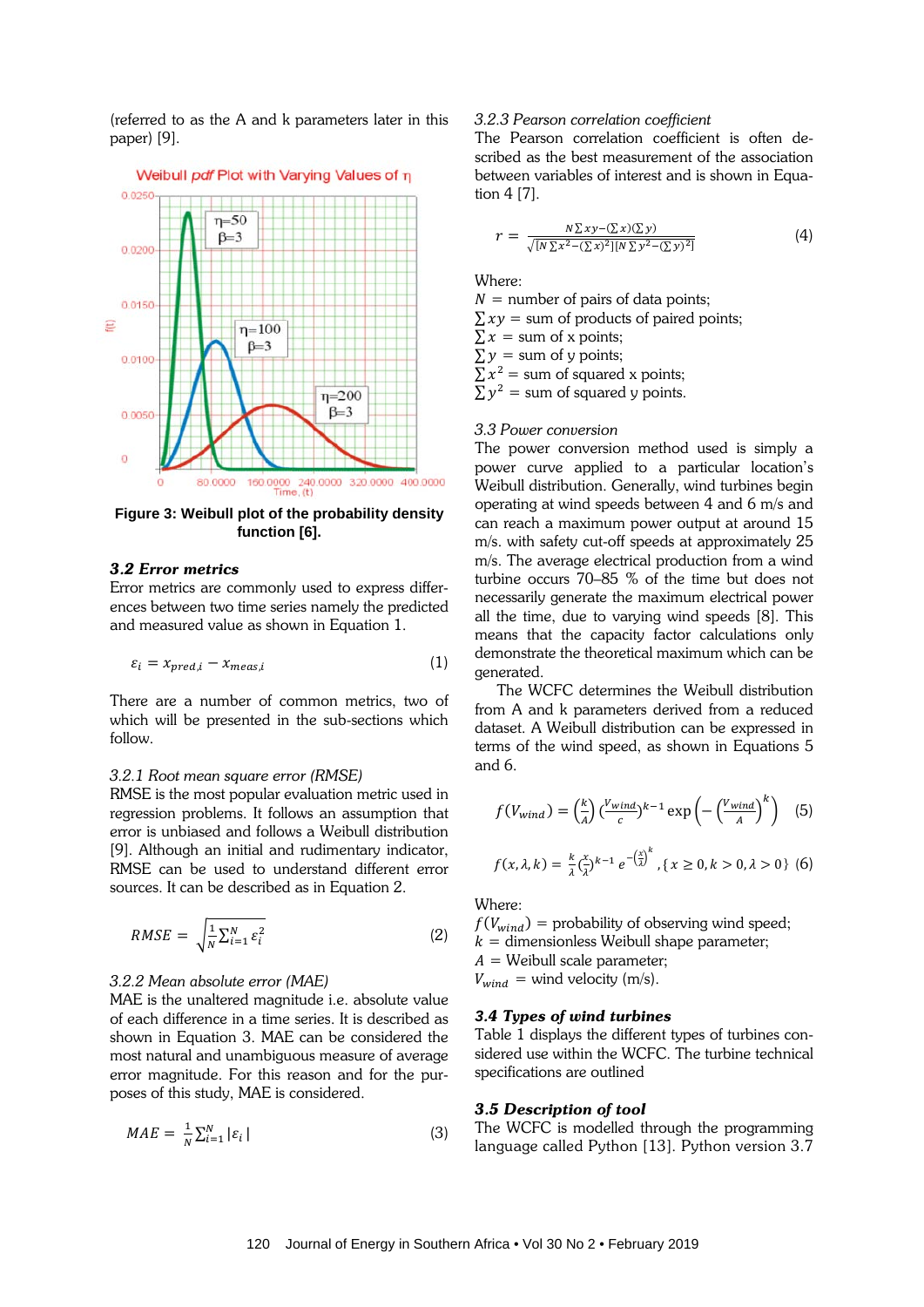#### **Types of turbines Properties** Alstom ECO Rated Power = 3.0 MW Cut-in wind speed =3.0 m/s Rated wind speed = 12 m/s Cut-off wind speed = 25 m/s Rotor Diameter = 100 m Rotor blades = 3 Swept Area = 7980  $m^2$ **ALSTOM** Tin sneed = 74 m/s Gear box = Spur/planetary Generator type = Asynchronous Grid frequency = 50 Hz Tower height= 75/90/100 m **GE Wind Energy 2.75** Rated Power = 2.75 MW Cut-in wind speed =3.0 m/s Rated wind speed = 13 m/s Cut-off wind speed = 25 m/s Rotor Diameter = 103 m Rotor blades =  $3$ Swept Area =  $8332 m<sup>2</sup>$ Gear box = Spur/planetary Generator type = Double fed Async Grid frequency = 50/60 Hz Tower height= 75/85/98.3/123.5 m Nordex N131 Rated Power = 3.0 MW Cut-in wind speed =3.0 m/s Cut-off wind speed = 20 m/s Rotor Diameter = 131 m Rotor blades = 3 Swept Area = 13478  $m^2$ Tip speed =  $80 \text{ m/s}$ Gear box = Spur/planetary Generator type = Double fed Async Grid frequency = 50/60 Hz Tower height= 99/114/134 m Vestas V90 Rated Power = 3.0 MW Cut-in wind speed =4.0 m/s Rated wind speed = 15 m/s Cut-off wind speed = 25 m/s Rotor Diameter = 90 m Rotor blades = 3 Swept Area = 6362  $m^2$ Tip speed = 87 m/s Gear box = Spur/planetary Generator type = Asynchronous Grid frequency = 50 Hz Tower height= 80/105 m

**Table 1: Types of turbines considered for WCFC [9] [10] [11] [12].**

was used, which suited the requirements for general purpose programming. The coding language was used for various reasons: It is open source, and accessible to anyone online; It is user-friendly with widely published explanatory documentation available; and it contains useful libraries for everything required in the WCFC development. The raw data being used from dataset 1 was analysed using the NetCDF Python libraries (network common data format).

# **4. Methodology**

# *4.3 App development methodology*

The WCFC development methodology is outlined in the flow-diagram in Figure 4, which demonstrates the following critical steps:

# *1. Raw data:*

CSIR PV/wind aggregation study wind timeseries data (dataset 1) in NetCDF format.

# *2. Data reduction:*

- a) Reduce the 15-minute time series data to yearly averages.
- b) Reduce the 15 MB NetCDF format to 1 KB txt files per GPS location, having parameters given in Table 2.
- *3. Data analysis:*
- a) 'On the fly' generation of the AEP and capacity factor results for the requested GPS location.
- b) Verification of the results attained, through the Pearson correlation coefficient and the RMSE.
- c) Dataset comparison between original and reduced dataset outputs.

*4. Build graphical user interface (GUI) and results:* Build GUI for the tool to allow the user to log in GPS coordinates and select the turbine. This then outputs the AEP and frequency profile over the wind speed at all four heights.



**Figure 4: App development methodology flow diagram.**

#### *4.2 Data reduction process*

The main reason for reducing the large datasets was to develop a tool which is capable of easy download and operates faster. In order to reduce the data, the WCFC allows users to convert different data file formats to the desired data file format, in this case from a 15 MB or raw data per file to a 1 KB file that carries all the critical information needed, i.e. the Weibull A and k parameters. Reduced data in this form allows future opportunity to convert the WCFC into an app which operates on both Android and Apple's IOS.

Table 2 shows the parameters by which the Weibull curve will be plotted. In turn, the AEP and the capacity factor over the four different heights will be determined as the desired outcome. As part of the reduction process error metrics, the Pearson correlation coefficient and RMSE are generated.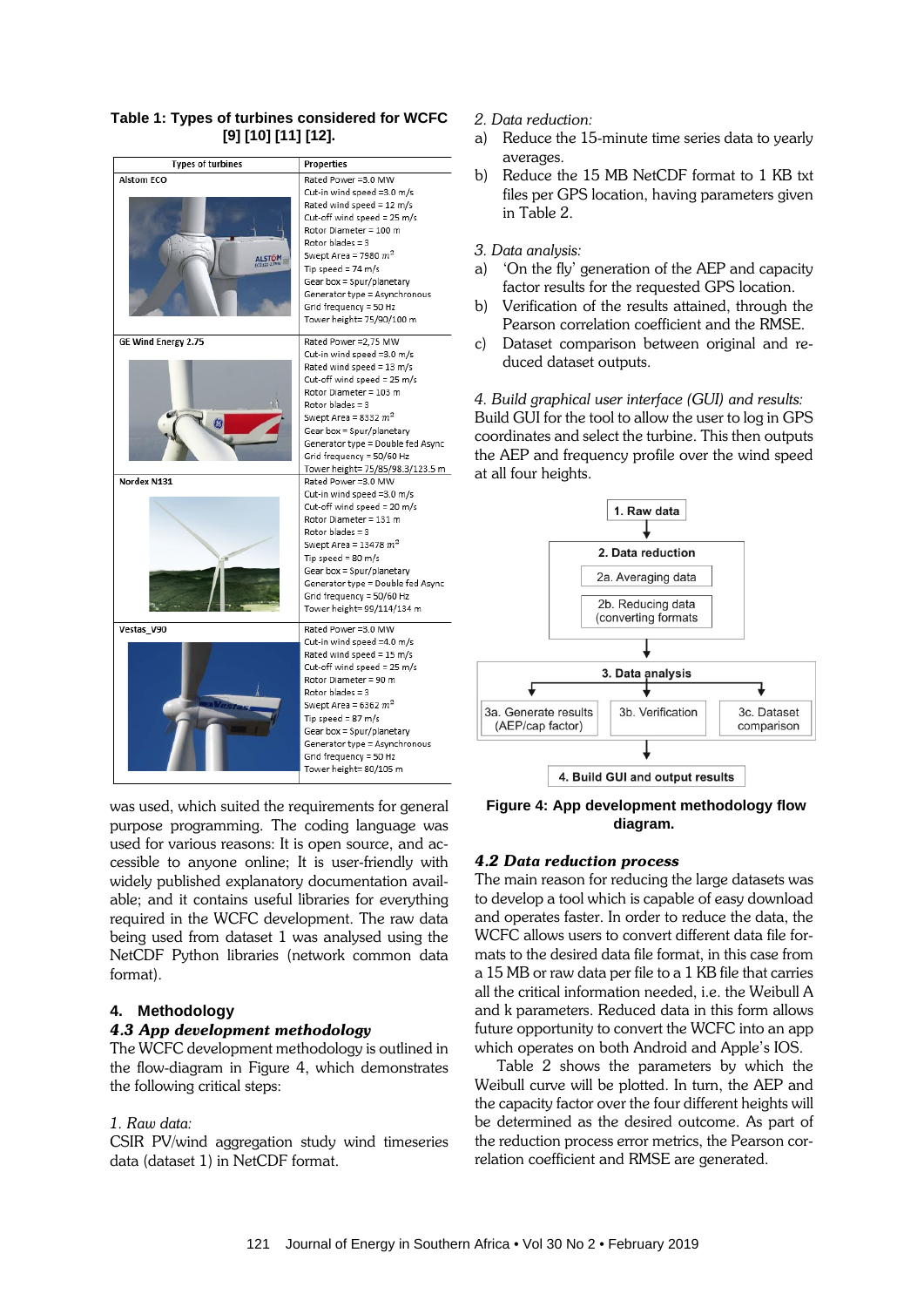| Table 2: Reduced data format |  |  |               |                                 |  |
|------------------------------|--|--|---------------|---------------------------------|--|
|                              |  |  | speed density | 50m k A Ave. Ave. Pearson RMSE  |  |
|                              |  |  | speed density | 80m k A Ave. Ave. Pearson RMSE  |  |
|                              |  |  | speed density | 100m k A Ave. Ave. Pearson RMSE |  |
|                              |  |  | speed density | 150m k A Ave. Ave. Pearson RMSE |  |

The flow diagram in Figure 5 demonstrates the process to operate the resultant WCFC.



**Figure 5: Operation of the app's flow-diagram.**

# *4.3 Methodology of error analysis*

The error analysis was conducted by selecting 15 random points to form part of a comparative study. The comparative study will analyse the difference in AEP and capacity factory output per location. The latest WASA is considered the more up to date dataset because, firstly, better verification was carried out during the data capturing process; and, secondly, Advanced research led to greater understanding on the effective methods of data capturing which aided the WASA data accuracy

# **5. Results**

The figures below show the outputs given by the GUI and comparisons between dataset 1 and dataset 2 in terms of AEP and capacity factor for given turbines.

# *5.1 Graphical user interface outputs*

The GUI and resulting power curve vs. Weibull distribution outputs are shown in Figures 6 and 7.



**Figure 6: Graphical user interface for generating results from the WCFC.**



**Figure 7: WCFC displaying the AEP graph over four heights.**

# *5.2 Dataset comparisons*

*5.2.1 Annual energy production* Figures 8 to 11 display the AEP for each dataset over 15 points at the preferred turbine height.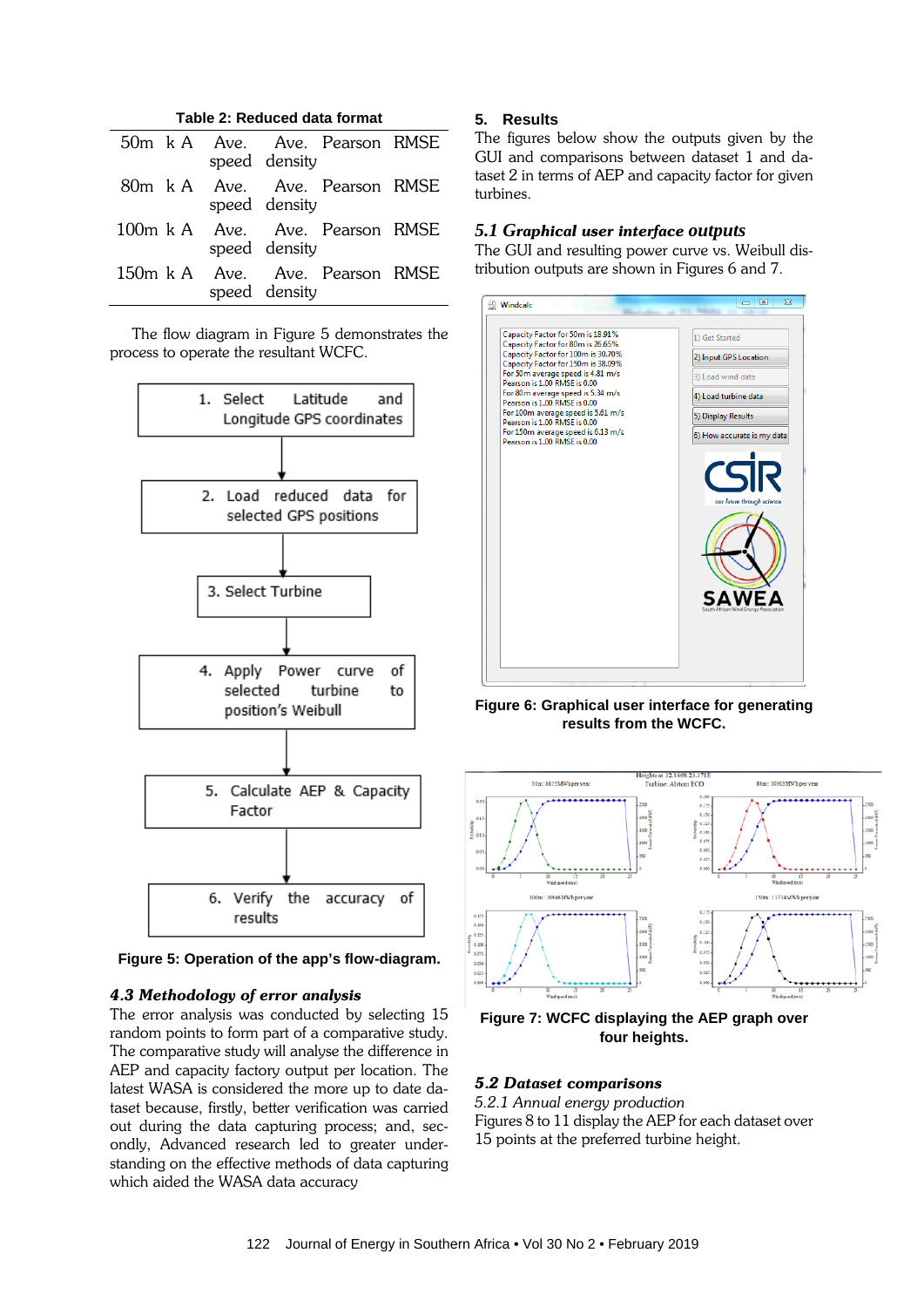

**Figure 8: Vestas\_V90 AEP at 100 m.**



**Figure 9: Nordex N131 AEP at 100 m.**



**Figure 10: GE Wind Energy 2.75 AEP at 80 m.**



**Figure 11: Alstom ECO AEP at 100 m.**

# *5.2.2 Capacity factor*

Figures 12–15 display the capacity factor (%) for each dataset over 15 points at the preferred turbine height.



**Figure 12: Vestas\_V90 capacity factor at 100 m.**



**Figure 13: Nordex N131 capacity factor at 100 m.**



**Figure 14: GE wind energy 2.75 capacity factor at 80 m.**



**Figure 15: Alstom ECO capacity factor at 100 m.**

# *5.3 Wind capacity factor calculator results discussion*

# *5.3.1 Reduced data*

When comparing dataset 1 to its reduced equivalent, the major difference is that the original NetCDF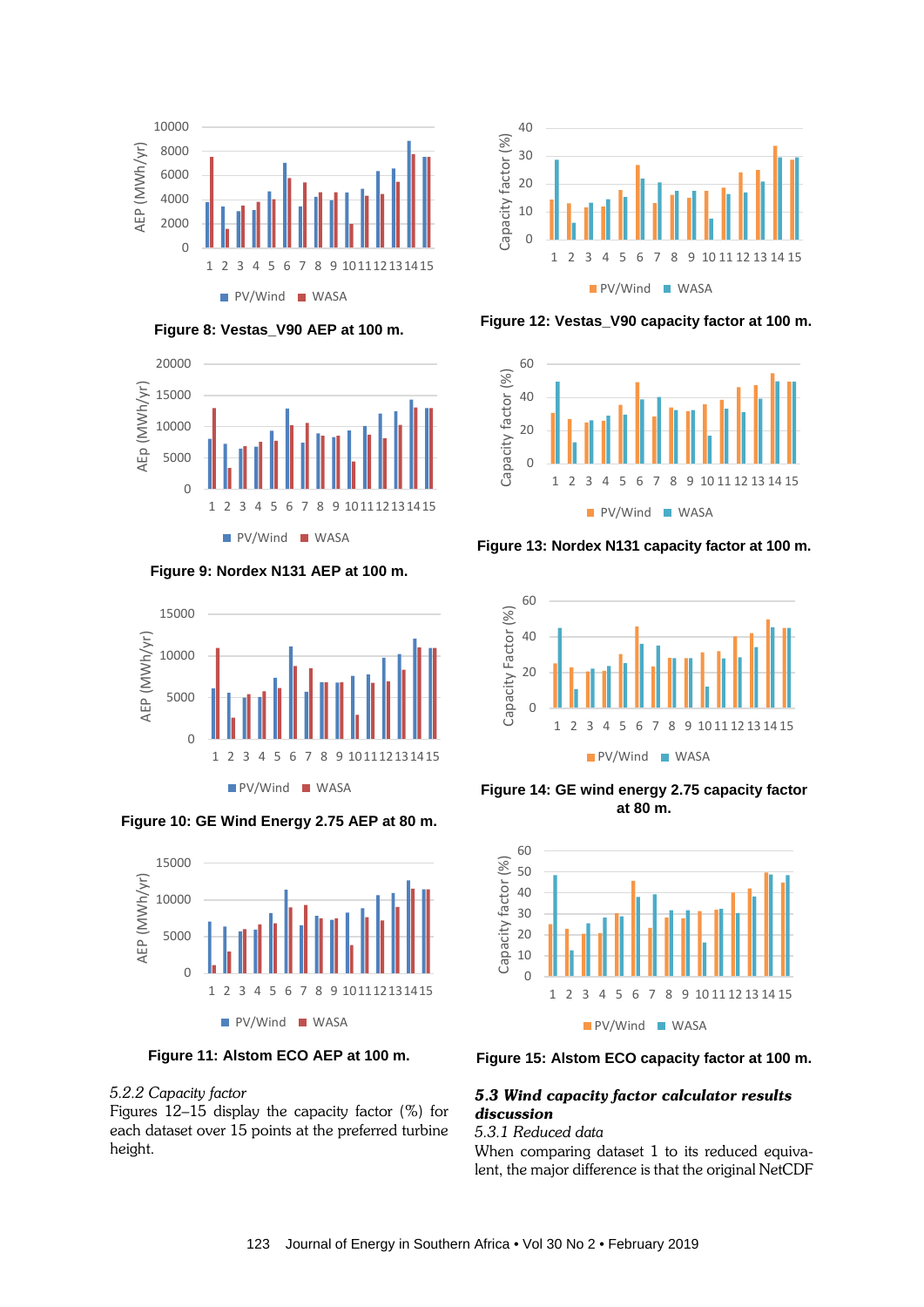files were replaced with text files containing Weibull parameters to approximate the same data. What this means is that the data could be used with between 90% and 99% confidence when using the Pearson correlation coefficient and RMSE generally close to zero.

# *5.3.2 WCFC output verification*

To verify the outputs of the WCFC, the capacity factors provided were compared to already-calculated capacity factors for the CSIR pre-feasibility study conducted to determine whether a wind turbine installation for research purposes was possible at four possible locations across South Africa (see Table 3). Bar one instance, the WCFC has produced results within  $\sim$  15 % of those already verified in the CSIR study, thus indicating acceptable operation. It is, however, suggested that further verification be conducted.

#### **Table 3 PV/wind vs CSIR pre-feasibility**

|   | <b>WCFR</b> capacity<br>factor (%) | CSIR pre-feasibility<br>capacity factor $(\%)$ |
|---|------------------------------------|------------------------------------------------|
|   | 18                                 | 17                                             |
| 2 | 10                                 | 26                                             |
| З | 23                                 | 28                                             |
|   | 35                                 | 33                                             |

#### *5.3.3 Comparison of datasets 1 and 2*

The results given in table 3indicate that in locations like point 1, 2, 7 and 10, difference between the two datasets is noticeable. It is suggested that this difference results from possible inaccurate pixel overlap of the two datasets. The difference in (XY) coordinates centre points is impactful to the AEP and capacity factor values. Therefore, when interpreting the obtained results, one must consider the measure of overlap.

# **6. Conclusion**

Since the report aimed to demonstrate whether both datasets are suitable for use, it can be deduced that when the coordinates from the latest WASA data (dataset 2) and the CSIR PV/wind aggregation study (dataset 1) data are same without overlap, the difference between the two datasets is within 5%. Some work still needs to be done at positions where this overlap is not exact however for high level use, it can be concluded that either dataset can be used to obtain reasonable high level results. Overall, WCFC operation has been verified at a high level against CSIR conducted studies, providing acceptable results at this stage of its development.

#### **Author roles**

*Hlologelo Kekana*: Modelled the WCFC, cleaned and analysed the data for modelling, report write-up *Greg Landwehr:* Data collection, supervising and editing final drafts.

#### **References**

- [1] C. Ajaokorie, An Overview of Wind Power in Africa, Novia: University of Applied Acience, Vaasa, 2016.
- [2] H. J. Carsten, Wind Atlas for South Africa (WASA) Best practice guide for application of WASA, Technical University of Denmark: department of Wind Energy, Roskilde, Denmark, 2014.
- [3] New energy update.com, Wind energy update, New energy update.com, 15 July 2010. [Online]. Available: http://newenergyupdate.com/wind-energy-update/wind-energy-output-modelling-weibull-correlation. [Accessed 15 October 2018].
- [4] WindPower Program, Wind turbine power ouput variation with steady wind speed., WindPower Program, [Online]. Available: http://www.wind-power-program.com/turbine\_characteristics.htm. [Accessed 08 October 2018].
- [5] www.windpower.org, Dansih Wind Industry Association, www.windpower.org, 13 Septemeber 2003. [Online]. Available: http://xn--drmstrre-64ad.dk/wp-content/wind/miller/windpower%20web/en/tour/wres/annu.htm. [Accessed 16 October 2018].
- [6] HBM Prenscia Inc., www.weibull.com, Reliability Hot Wire, 2018. [Online]. Available: https://www.weibull.com/hotwire/issue14/relbasics14.htm. [Accessed 23 September 2018].
- [7] Statistic Solutions, Pearson's Correlation Coefficient, Complete Dissertation, 2018. [Online]. Available: http://www.statisticssolutions.com/pearsons-correlation-coefficient/. [Accessed 09 October 2018].
- [8] EWEA, Wind energy basics, EWEA, 2018. [Online]. Available: http://www.ewea.org/wind-energy-basics/faq/. [Accessed 23 September 2018].
- [9] Nordex Online, Nordex N131/3000, Nordex, 2018. [Online]. Available: http://www.nordexonline.com/en/produkte-service/wind-turbines/n131-30-mw.html. [Accessed 08 October 2018].
- [10] S. Matysik, wind-turbine.com, General Electric, 12 October 2016. [Online]. Available: http://www.windturbine.com/general-electric-2.75MW. [Accessed 10 October 2018].
- [11] A. Tobias, Vestas V90-3.0, wind-turbine.com, 09 February 2015. [Online]. Available: https://en.wind-turbinemodels.com/turbines/16-vestas-v90. [Accessed 12 October 2018].